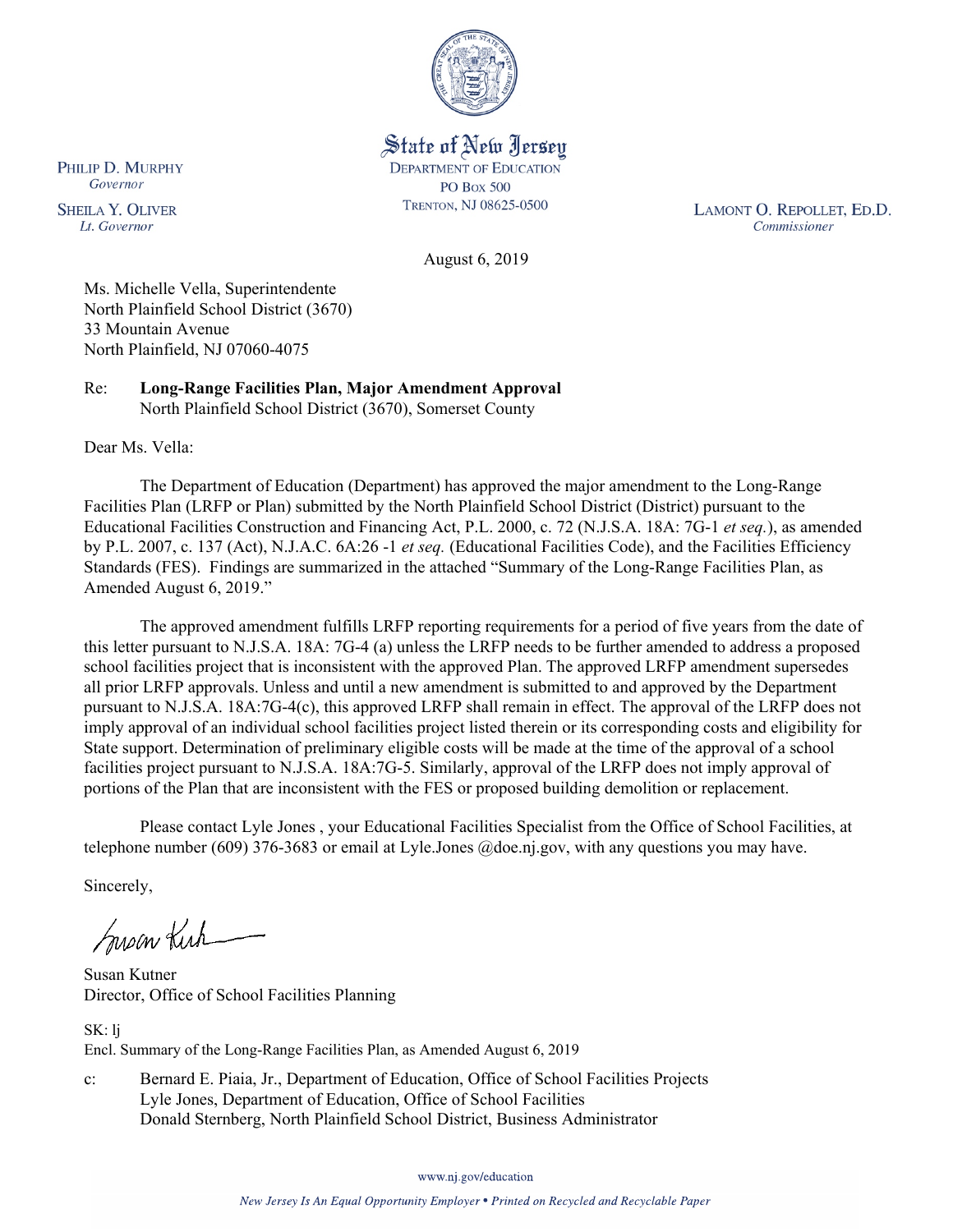# **North Plainfield School District (3670) Summary of the Long-Range Facilities Plan, as Amended August 6, 2019**

The Department of Education (Department) has completed its review of the major amendment to the Long-Range Facilities Plan (LRFP or Plan) submitted by the North Plainfield School District (District) pursuant to the Educational Facilities Construction and Financing Act, P.L. 2000, c. 72 (N.J.S.A. 18A: 7G-1 *et seq.*), as amended by P.L. 2007, c. 137 (Act), N.J.A.C. 6A:26-1 et seq. (Educational Facilities Code), and the Facilities Efficiency Standards (FES).

The following provides a summary of the District's approved amended LRFP. The summary is based on the standards set forth in the Act, the Educational Facilities Code, the FES, District-reported information in the Department's LRFP reporting system, and supporting documentation. The referenced reports in *italic* text are standard reports available on the Department's LRFP website.

### **1. Inventory Overview**

The District is classified as a Regular Operating District (ROD) for funding purposes. It provides services for students in grades PK-12.

The District identified existing and proposed schools, sites, buildings, rooms, and site amenities in its LRFP. Table 1 lists the number of existing and proposed district schools, sites, and buildings. Detailed information can be found in the *School Asset Inventory Report* and the *Site Asset Inventory Report.*

**As directed by the Department, school facilities projects that have received initial approval by the Department and have been approved by the voters, if applicable, are represented as "existing" in the LRFP.** Approved projects that include new construction and/or the reconfiguration/reassignment of existing program space are as follows: n/a.

# **Table 1: Number of Schools, School Buildings, and Sites**

|                                              | <b>Existing</b> | <b>Proposed</b> |
|----------------------------------------------|-----------------|-----------------|
| Number of Schools (assigned DOE school code) |                 |                 |
| Number of School Buildings <sup>1</sup>      |                 |                 |
| Number of Non-School Buildings <sup>2</sup>  |                 |                 |
| Number of Vacant Buildings                   |                 |                 |
| Number of Sites                              |                 |                 |

*1 Includes district-owned buildings and long-term leases serving students in district-operated programs 2 Includes occupied district-owned buildings not associated with a school, such as administrative or utility buildings*

Based on the existing facilities inventory submitted by the District:

- Schools using leased buildings (short or long-term):  $n/a$
- Schools using temporary classroom units (TCUs), excluding TCUs supporting construction:  $n/a$
- Vacant/unassigned school buildings:  $n/a$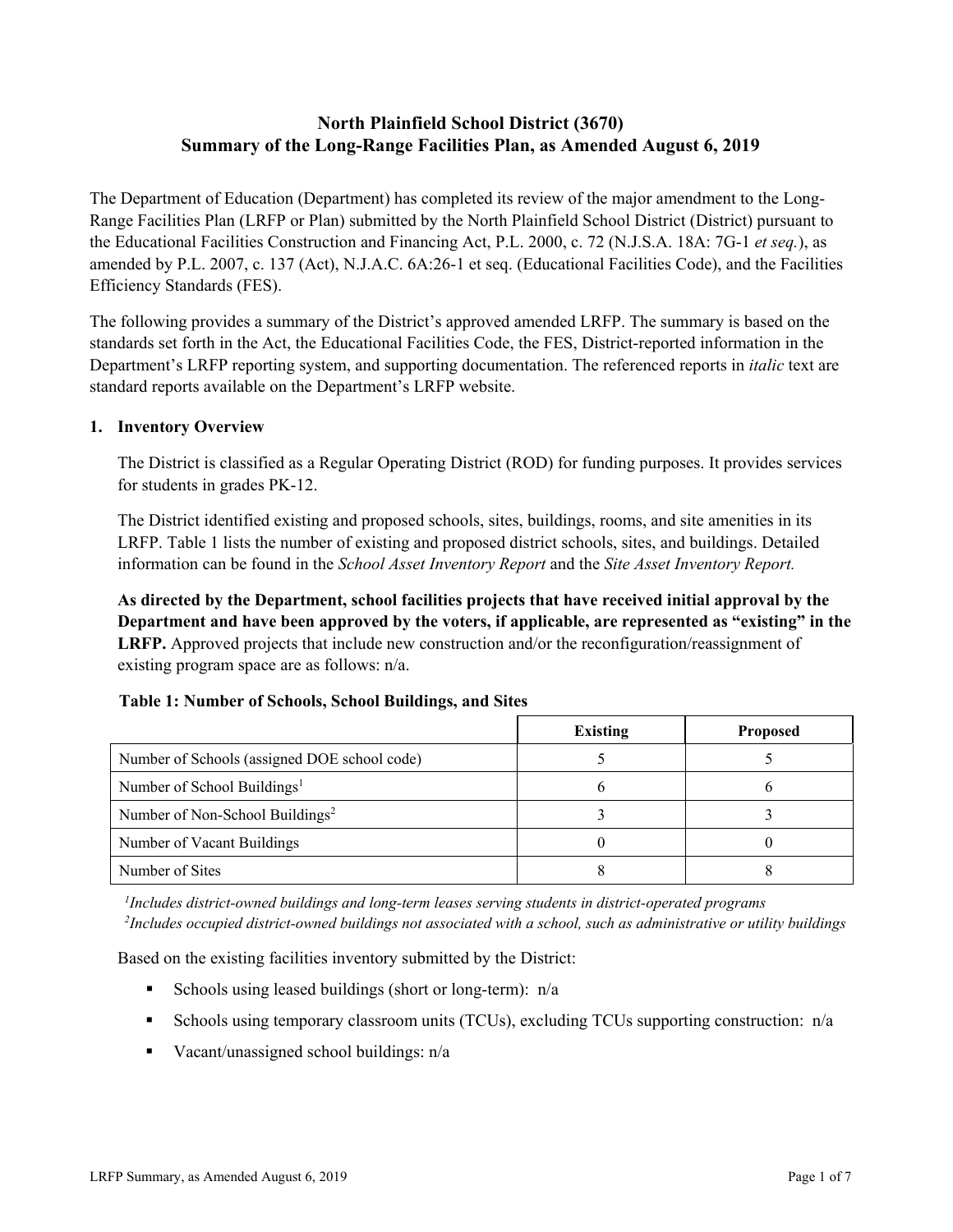**FINDINGS** The Department has determined that the proposed inventory is adequate for approval of the District's LRFP amendment. However, the LRFP determination does not imply approval of an individual school facilities project listed within the LRFP; the District must submit individual project applications for project approval.

# **2. District Enrollments**

The District determined the number of students, or "proposed enrollments," to be accommodated for LRFP planning purposes on a district-wide basis and in each school.

The Department minimally requires the submission of a standard cohort-survival projection using historic enrollment data from the Application for School State Aid (ASSA) or NJ Smart. The cohort-survival method projection method forecasts future students based upon the survival of the existing student population as it moves from grade to grade. A survival ratio of less than 1.00 indicates a loss of students, while a survival ratio of more than 1.00 indicates the class size is increasing. For example, if a survival ratio tracking first to second grade is computed to be 1.05, the grade size is increasing by 5% from one year to the next. The cohort-survival projection methodology works well for communities with stable demographic conditions. Atypical events impacting housing or enrollments, such as an economic downturn that halts new housing construction or the opening of a charter or private school, typically makes a cohort-survival projection less reliable.

### **Proposed enrollments are based on a standard cohort-survival enrollment projection.**

Adequate supporting documentation was submitted to the Department to justify the proposed enrollments. Table 2 provides a comparison of existing and projected enrollments. All totals include special education students.

| <b>Grades</b>                | <b>Existing Enrollments</b><br>2018-2019 | <b>District Proposed Enrollments</b><br>2021-2022 |
|------------------------------|------------------------------------------|---------------------------------------------------|
| PK (excl. private providers) | 26                                       | 10                                                |
| Grades K-5                   | 1,470                                    | 1,546                                             |
| Grades 6-8                   | 758                                      | 729                                               |
| Grades 9-12                  | 986                                      | 1,003                                             |
| <b>Totals K-12</b>           | 3,240                                    | 3,288                                             |

### **Table 2: Enrollments**

**FINDINGS** The Department has determined the District's proposed enrollments to be acceptable for approval of the District's LRFP amendment. The Department will require a current enrollment projection at the time an application for a school facilities project is submitted incorporating the District's most recent enrollments in order to verify that the LRFP's planned capacity is appropriate for the updated enrollments.

### **3. District Practices Capacity**

Based on information provided in the room inventories, *District Practices Capacity* was calculated for each school building to determine whether adequate capacity is proposed for the projected enrollments based on district scheduling and class size practices. The capacity totals assume instructional buildings can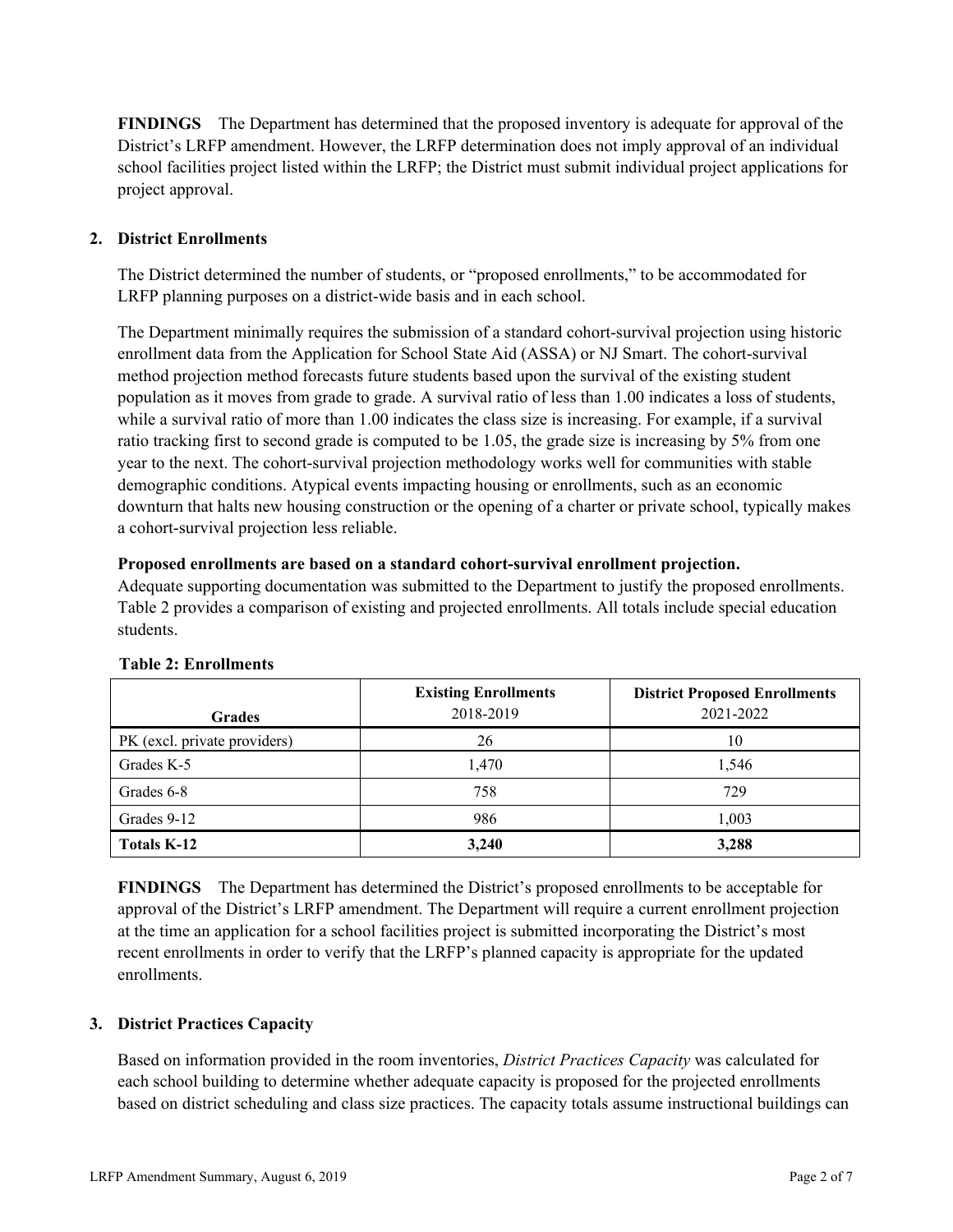be fully utilized regardless of school sending areas, transportation, and other operational issues. The calculations only consider district-owned buildings and long-term leases; short term leases and temporary buildings are excluded. A capacity utilization factor of 90% for classrooms serving grades K-8 and 85% for classrooms serving grades 9-12 is applied in accordance with the FES. No capacity utilization factor is applied to preschool classrooms.

In certain cases, districts may achieve adequate District Practices Capacity to accommodate enrollments but provide inadequate square feet per student in accordance with the FES, resulting in educational adequacy issues and "Unhoused Students." Unhoused students are considered in the "Functional Capacity" calculations used to determine potential State support for school facilities projects and are analyzed in Section 4.

Table 3 provides a summary of proposed enrollments and existing and proposed District-wide capacities. Detailed information can be found in the LRFP website reports titled *FES and District Practices Capacity Report, Existing Rooms Inventory Report, and Proposed Rooms Inventory Report.*

| <b>Grades</b>          | <b>Proposed</b><br><b>Enrollments</b> | <b>Existing</b><br><b>District</b><br><b>Practices</b><br>Capacity | <b>Existing</b><br>Deviation* | <b>Proposed</b><br><b>District</b><br><b>Practices</b><br>Capacity | <b>Proposed</b><br>Deviation* |
|------------------------|---------------------------------------|--------------------------------------------------------------------|-------------------------------|--------------------------------------------------------------------|-------------------------------|
| Elementary (PK-5)      | 1,556                                 | 1,442.00                                                           | $-114.00$                     | 1,518.61                                                           | $-37.39$                      |
| Middle $(6-8)$         | 729                                   | 789.47                                                             | 60.47                         | 742.56                                                             | 13.56                         |
| High $(9-12)$          | 1,003                                 | 1,017.03                                                           | 14.03                         | 1,048.52                                                           | 45.52                         |
| <b>District Totals</b> | 3,288                                 | 3,248.50                                                           | $-39.50$                      | 3,309.69                                                           | 21.71                         |

**Table 3: District Practices Capacity Analysis**

*\* Positive numbers signify surplus capacity; negative numbers signify inadequate capacity. Negative values for District Practices capacity are acceptable for approval if proposed enrollments do not exceed 100% capacity utilization.*

Considerations:

- Based on the proposed enrollments and existing room inventories, the District is projected to have inadequate capacity for the following grade groups, assuming all school buildings can be fully utilized: PK-5
- Adequate justification has been provided by the District if the proposed capacity for a school significantly deviates from the proposed enrollments. Generally, surplus capacity is acceptable for LRFP approval if additional capacity is not proposed through new construction.

**FINDINGS**The Department has determined that proposed District capacity, in accordance with the proposed enrollments, is adequate for approval of the District's LRFP amendment. The Department will require a current enrollment projection at the time an application for a school facilities project is submitted, incorporating the District's most recent Fall Enrollment Report, in order to verify that the LRFP's planned capacity meets the District's updated enrollments.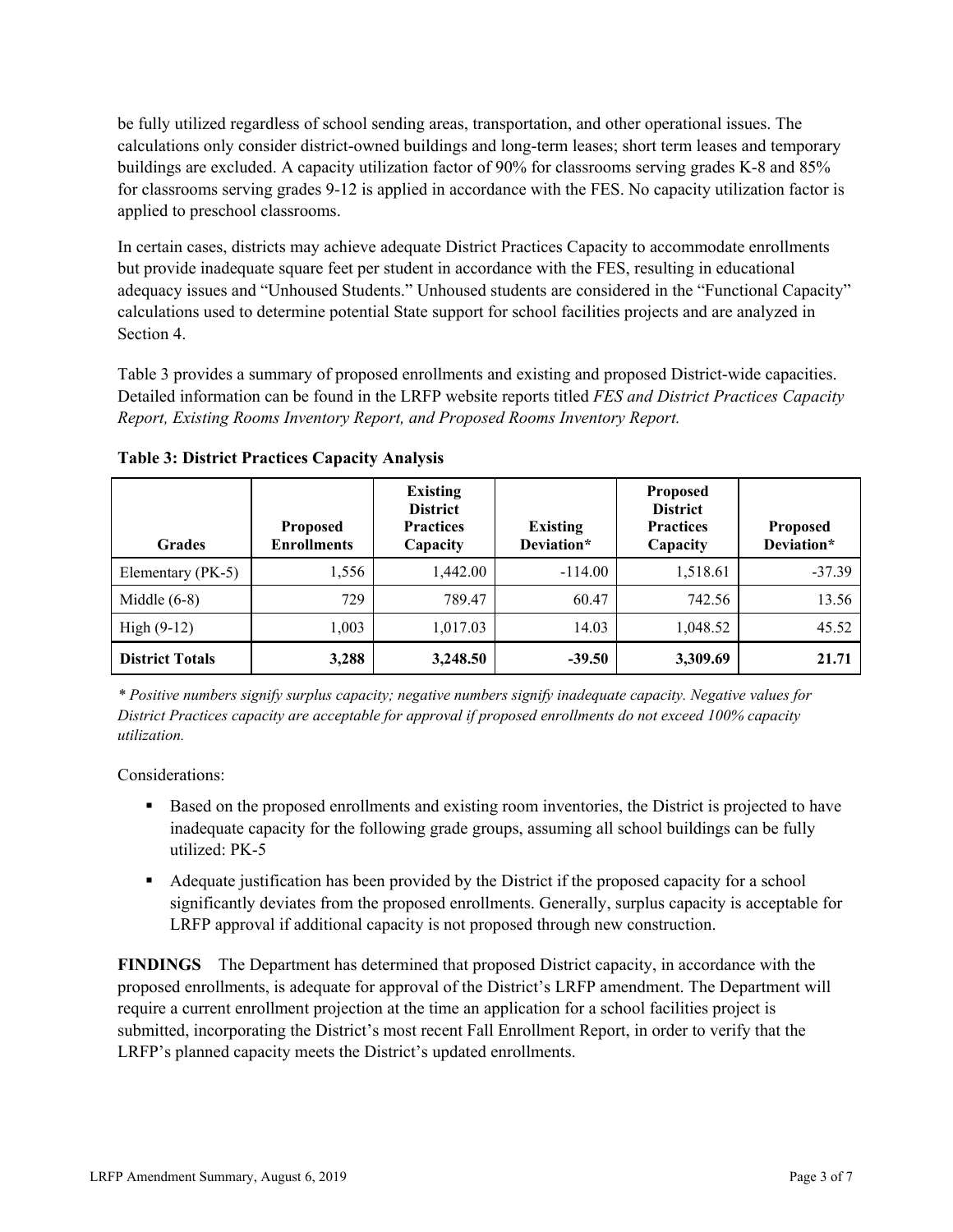### **4. New Construction Funding Eligibility**

*Functional Capacity* was calculated and compared to the proposed enrollments to provide a preliminary estimate of Unhoused Students and new construction funding eligibility.

*Functional Capacity* is the adjusted gross square footage of a school building *(total gross square feet minus excluded space)* divided by the minimum area allowance per full-time equivalent student for the grade level contained therein. *Unhoused Students* is the number of students projected to be enrolled in the District that exceeds the Functional Capacity of the District's schools pursuant to N.J.A.C. 6A:26-2.2(c). *Excluded Square Feet* includes (1) square footage exceeding the FES for any pre-kindergarten, kindergarten, general education, or self-contained special education classroom; (2) grossing factor square footage *(corridors, stairs, mechanical rooms, etc.)* that exceeds the FES allowance, and (3) square feet proposed to be demolished or discontinued from use. Excluded square feet may be revised during the review process for individual school facilities projects.

Table 4 provides a preliminary assessment of the Functional Capacity, Unhoused Students, and Estimated Maximum Approved Area for Unhoused Students for each FES grade group. The calculations exclude temporary facilities and short-term leased buildings. School buildings proposed for whole or partial demolition or reassignment to a non-school use are excluded from the calculations pending project application review. If a building is proposed to be reassigned to a different school, the square footage is applied to the proposed grades after reassignment. Buildings that are not assigned to a school are excluded from the calculations. In addition, only preschool students eligible for state funding (former ECPA students) are included. Detailed information concerning the calculations can be found in the *Functional Capacity and Unhoused Students Report* and the *Excluded Square Footage Report.*

|                                                | $PK/K-5$  | $6 - 8$  | $9-12$    | <b>Total</b> |
|------------------------------------------------|-----------|----------|-----------|--------------|
| PK Eligible Students/K-12 Proposed Enrollments | 1,556     | 729      | 1,003     |              |
| FES Area Allowance (SF/student)                | 125.00    | 134.00   | 151.00    |              |
| <b>Prior to Completion of Proposed Work:</b>   |           |          |           |              |
| <b>Existing Gross Square Feet</b>              | 185,372   | 103,350  | 129,477   | 488,199      |
| Adjusted Gross Square Feet                     | 163,673   | 95,103   | 125,800   | 384,486      |
| <b>Adjusted Functional Capacity</b>            | 1,299.49  | 682.78   | 864.62    |              |
| Unhoused Students                              | 256.51    | 46.22    | 138.38    |              |
| Est. Max. Area for Unhoused Students           | 32,063.77 | 6,193.88 | 20,895.15 |              |
| <b>After Completion of Proposed Work:</b>      |           |          |           |              |
| Gross Square Feet                              | 189,260   | 103,350  | 129,477   | 422,087      |
| New Gross Square Feet                          | 3,888     | $\theta$ | $\theta$  | 3,888        |
| Adjusted Gross Square Feet                     | 167,561   | 95,013   | 125,800   | 388,374      |
| <b>Functional Capacity</b>                     | 1,330.60  | 682.78   | 864.61    |              |
| Unhoused Students after Construction           | 225.40    | 46.22    | 138.38    |              |
| Est. Max. Area Remaining                       | 28,175.77 | 6,193.88 | 20,895.15 |              |

### **Table 4: Estimated Maximum Approved Area for Unhoused Students**

Facilities used for non-instructional or non-educational purposes are ineligible for State support under the Act. However, projects for such facilities shall be reviewed by the Department to determine whether they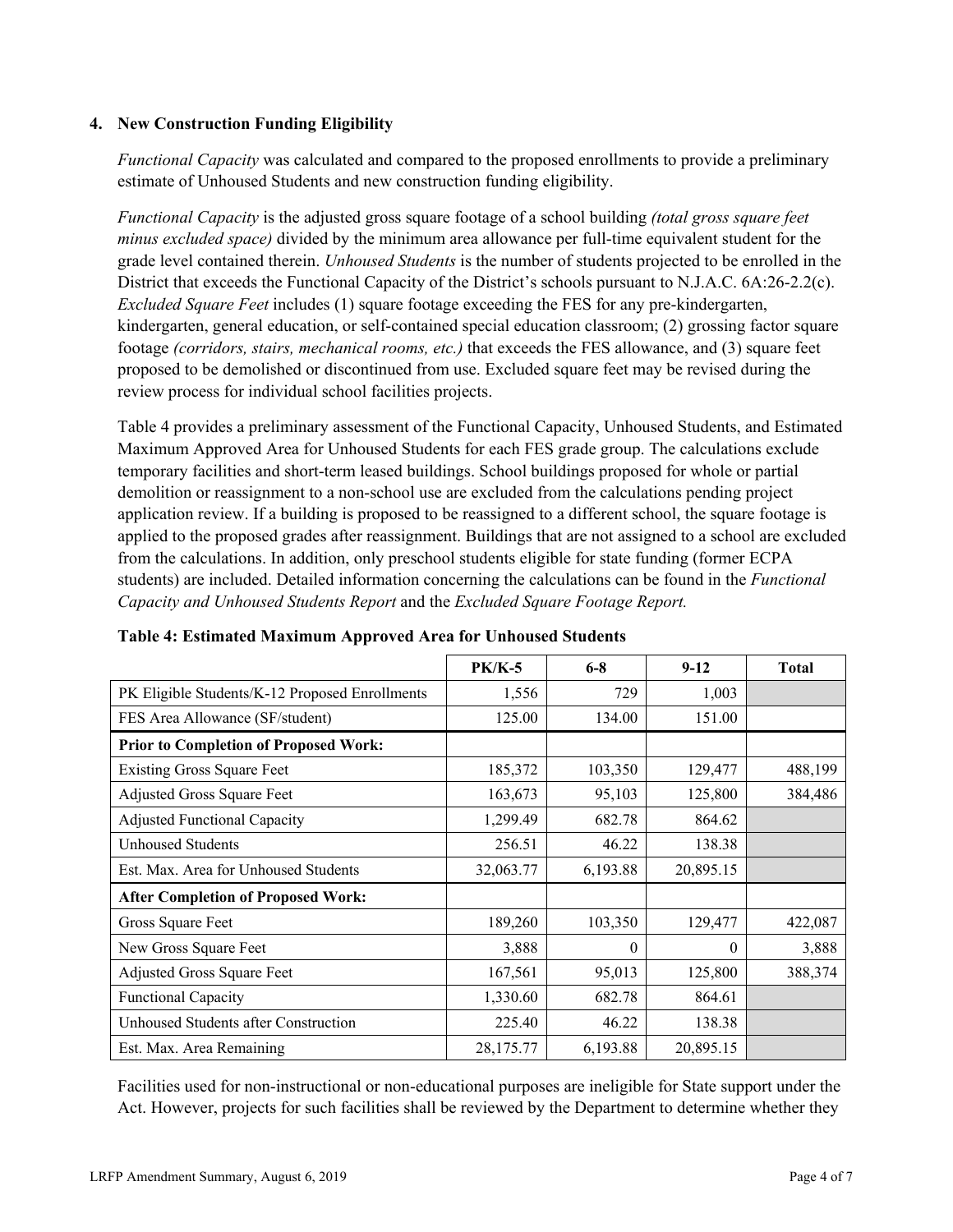are consistent with the District's LRFP and whether the facility, if it is to house students (full or part time) conforms to educational adequacy requirements. These projects shall conform to all applicable statutes and regulations.

Estimated costs represented in the LRFP by the District are for capital planning purposes only. The estimates are not intended to represent preliminary eligible costs or final eligible costs of approved school facilities projects.

Considerations:

- The District does not have approved projects pending completion, as noted in Section 1, that impact the Functional Capacity calculations.
- The Functional Capacity calculations *exclude* square feet proposed for demolition or discontinuation for the following FES grade groups and school buildings pending a feasibility study and project review: n/a .
- Based on the preliminary assessment, the District has Unhoused Students prior to the completion of proposed work for the following FES grade groups: PK-5, 6-8, 9-12..
- New construction is proposed for the following FES grade groups: PK-5.
- **Proposed new construction exceeds the estimated maximum area allowance for Unhoused** Students prior to the completion of the proposed work for the following grade groups: n/a .
- The District, based on the preliminary LRFP assessment, will have Unhoused Students after completion of the proposed LRFP work. If the District is projected to have Unhoused Students, adequate justification has been provided to confirm educational adequacy in accordance with Section 6 of this determination.

**FINDINGS** Functional Capacity and Unhoused Students calculated in the LRFP are preliminary estimates. Preliminary Eligible Costs (PEC) and Final Eligible Costs (FEC) will be included in the review process for specific school facilities projects. A feasibility study undertaken by the District is required if building demolition or replacement is proposed per N.J.A.C. 6A:26-2.3(b)(10).

### **5. Proposed Work**

The District assessed program space, capacity, and physical plant deficiencies to determine corrective actions. Capital maintenance, or *"system actions,"* address physical plant deficiencies due to operational, building code, and /or life cycle issues. Inventory changes, or *"inventory actions,*" add, alter, or eliminate sites, site amenities, buildings, and/or rooms.

The Act (N.J.S.A. 18A:7G-7b) provides that all school facilities shall be deemed suitable for rehabilitation unless a pre-construction evaluation undertaken by the District demonstrates to the satisfaction of the Commissioner that the structure might pose a risk to the safety of the occupants even after rehabilitation or that rehabilitation is not cost-effective. Pursuant to N.J.A.C. 6A:26-2.3(b)(10), the Commissioner may identify school facilities for which new construction is proposed in lieu of rehabilitation for which it appears from the information presented that new construction is justified, provided, however, that for such school facilities so identified, the District must submit a feasibility study as part of the application for the specific school facilities project. The cost of each proposed building replacement is compared to the cost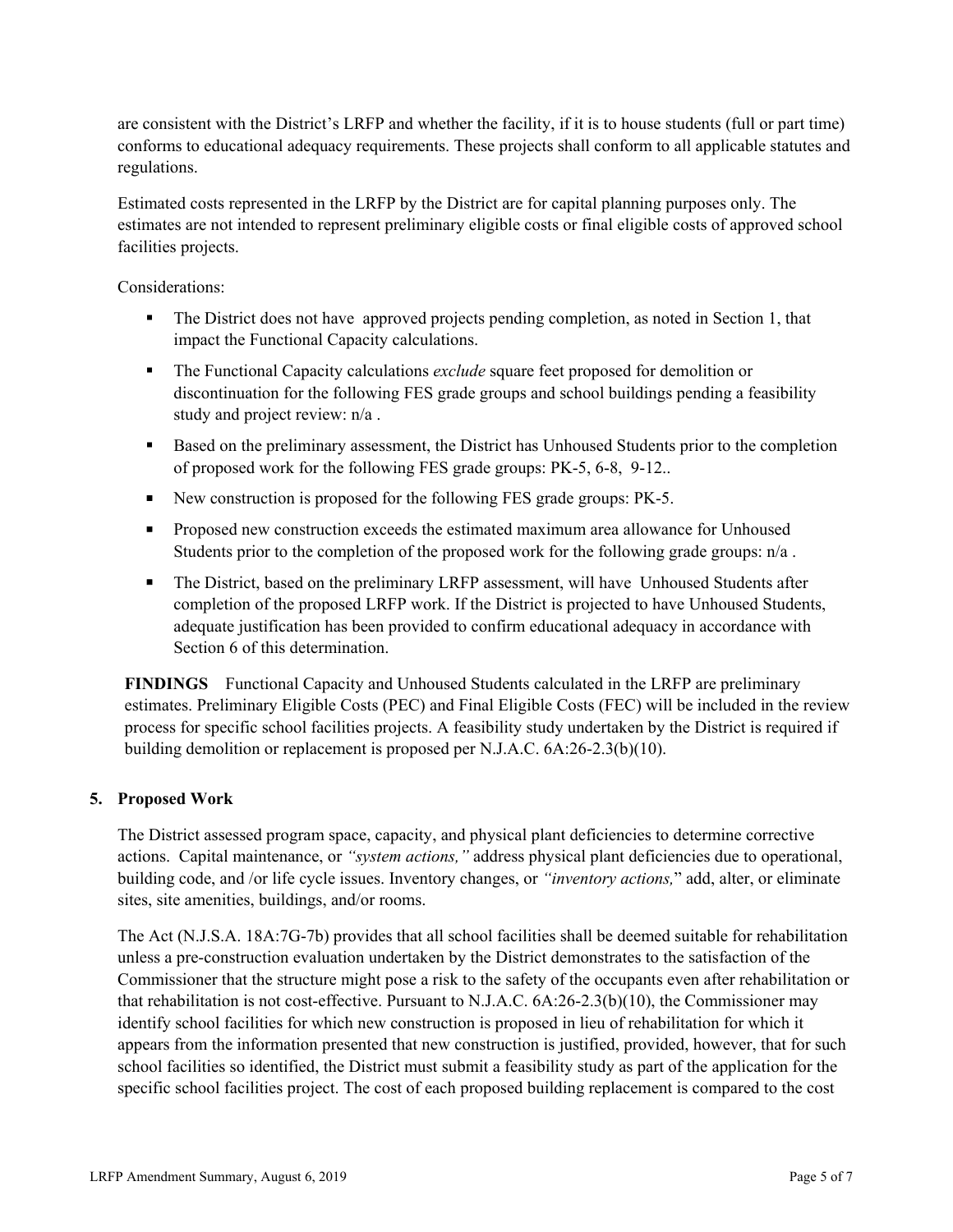of additions or rehabilitation required to eliminate health and safety deficiencies and to achieve the District's programmatic model.

Table 5 lists the scope of work proposed for each school based on the building(s) serving their student population. Detailed information can be found in the LRFP website reports titled *"School Asset Inventory," "LRFP Systems Actions Summary," and "LRFP Inventory Actions Summary."*

With the completion of the proposed work, the following schools are proposed to be eliminated:  $n/a$ ; the following schools are proposed to be added: n/a.

| <b>Proposed Scope of Work</b>                                                                  | <b>Applicable Schools</b>                                                                |
|------------------------------------------------------------------------------------------------|------------------------------------------------------------------------------------------|
| Renovation only (no new construction)                                                          |                                                                                          |
| System actions only (no inventory actions)                                                     | North Plainfield HS (050), Somerset ES (080),<br>Stony Brook ES (110), West End ES (110) |
| Existing inventory actions only (no systems actions)                                           | n/a                                                                                      |
| Systems and inventory changes                                                                  | n/a                                                                                      |
| <b>New construction</b>                                                                        |                                                                                          |
| Building addition only (no systems or existing inventory actions)                              | n/a                                                                                      |
| Renovation and building addition (system, existing inventory,<br>and new construction actions) | East End Elementary School (060)                                                         |
| New building on existing site.                                                                 | n/a                                                                                      |
| New building on new or expanded site                                                           | n/a                                                                                      |
| Site and building disposal (in addition to above scopes)                                       |                                                                                          |
| Partial building demolition                                                                    | n/a                                                                                      |
| Whole building demolition                                                                      | n/a                                                                                      |
| Site and building disposal or discontinuation of use                                           | n/a                                                                                      |

### **Table 5. School Building Scope of Work**

**FINDINGS** The Department has determined that the proposed work is adequate for approval of the District's LRFP amendment. However, Department approval of proposed work in the LRFP does not imply the District may proceed with a school facilities project. The District must submit individual project applications with cost estimates for Department project approval. Both school facilities project approval and other capital project review require consistency with the District's approved LRFP.

# **6. Proposed Room Inventories and the Facilities Efficiency Standards**

The District's proposed school buildings were evaluated to assess general educational adequacy in terms of compliance with the FES area allowance pursuant to N.J.A.C. 6A:26-2.2 and 2.3.

District schools are not proposed to provide less square feet per student than the FES after the completion of proposed work as indicated in Table 5. This includes East End Elementary School.

**FINDINGS** The Department has determined that the District's proposed room inventories are adequate for LRFP approval. If school(s) are proposed to provide less square feet per student than the FES area allowance, the District has provided justification indicating that the educational adequacy of the facility will not be adversely affected and has been granted an FES waiver by the Department pending project submission and review. This determination does not include an assessment of eligible square feet for State